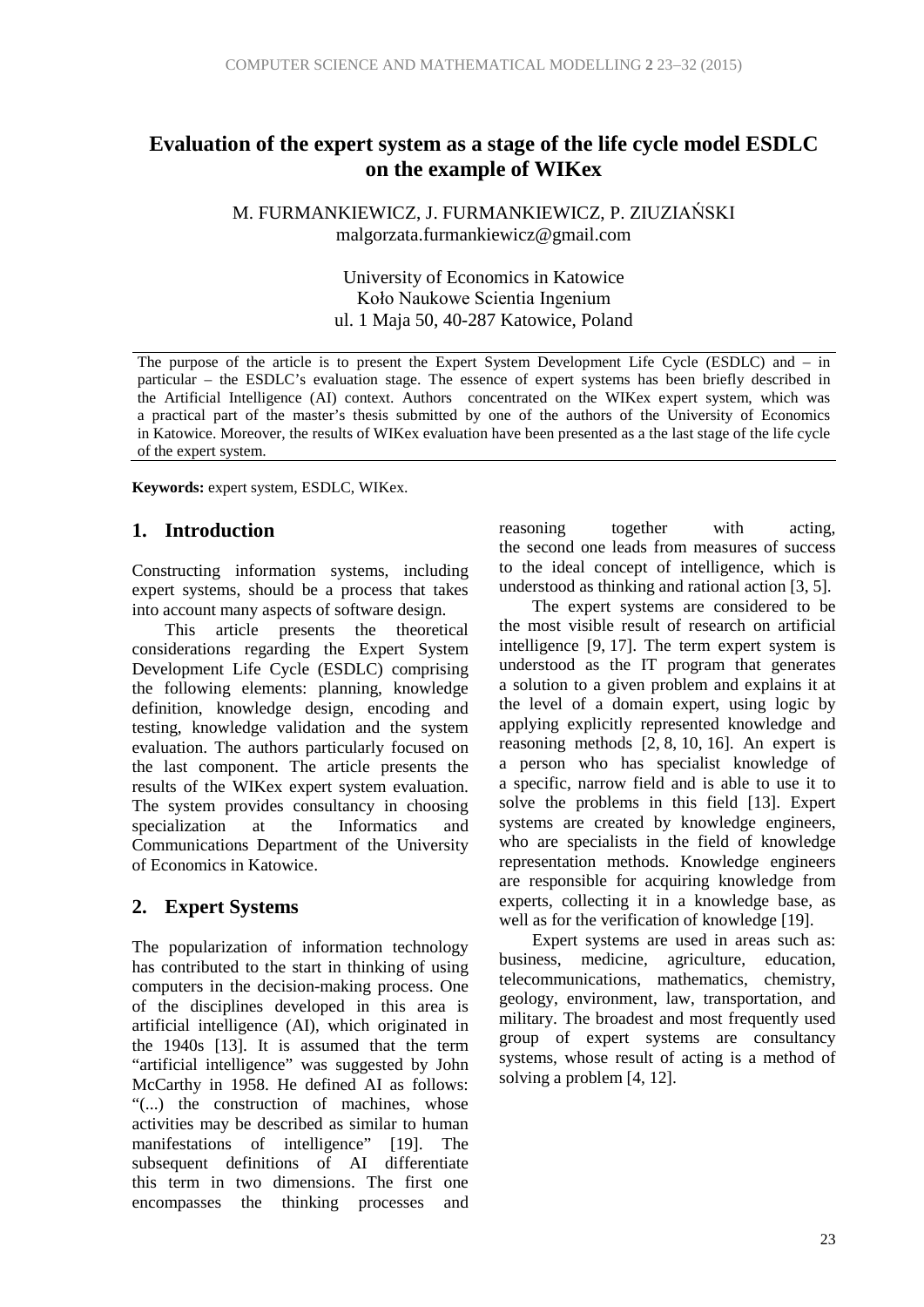### **3. Implementation of expert systems – Expert System Development Life Cycle (ESDLC)**

There is a variety of different design and implementation models of expert systems. The starting point for deliberations on the subject are methods that are developed within the software engineering discipline. The basis of ESDLC constitutes a waterfall model [6]. This model takes into account the specifics of the design of expert systems and highlights the phase associated with the preparation and design of the knowledge base. This cycle is characterized by a waterfall model's features, such as: [1]:

- division into sequential steps and phases
- need for completion of each stage before proceeding to the next one
- preparation of documentation and summaries at the end of each stage.

This model consists of six major steps, as presented in Figure 1. Within the stages already mentioned, one can distinguish a few phases. The knowledge defining stage comprises a phase identification, selection and acquisition of sources, as well as their analysis and extraction. The design stage includes the defining phase and detailed design. In the case of the knowledge validation stage, formal tests and an analysis of tests are carried out.

The key decision that needs to be made before the process of the expert system project is executed, is connected with the choice of the implementation environment. This choice

greatly influences the choice of the system lifecycle model, which the implemented project will be based on. Table 1 shows the stages and phases distinguished in ESDCL, as well as their tasks and objectives.



Source: Own work based on [1]

| SOUICE: OWII WOIK DASEG OIL LE |                                                    |                                  |                                                                                                                                          |  |  |  |  |  |
|--------------------------------|----------------------------------------------------|----------------------------------|------------------------------------------------------------------------------------------------------------------------------------------|--|--|--|--|--|
| Stage                          | Phase                                              | Task                             | Objective                                                                                                                                |  |  |  |  |  |
| Planning                       |                                                    | Feasibility study                | Assessment of the merits of creating an expert<br>system with an indication of the technology that<br>will be used to build the system.  |  |  |  |  |  |
|                                |                                                    | Resource management              | Assessment and management of human resources,<br>budget, time, software and hardware that are<br>indispensable to implement the project. |  |  |  |  |  |
|                                |                                                    | The division of tasks            | Specifying tasks and their meanings in subsequent<br>stages of the project.                                                              |  |  |  |  |  |
|                                |                                                    | Scheduling                       | Setting commence dates and deadlines for the next<br>tasks.                                                                              |  |  |  |  |  |
|                                |                                                    | Preliminary functional<br>system | Definition of the tasks performed by the expert<br>system.                                                                               |  |  |  |  |  |
|                                |                                                    | High level demands               | Definition of functions to be performed at the user<br>level.                                                                            |  |  |  |  |  |
| Defining<br>knowledge          | Identifica-<br>tion and<br>selection of<br>sources | Identification of sources        | Defining who or what will be the source of<br>knowledge.                                                                                 |  |  |  |  |  |
|                                |                                                    | Meaning of sources               | Importance assessment of particular sources for the<br>project execution.                                                                |  |  |  |  |  |

Table 1. Stages, phases, tasks and their objectives in the Expert System Development Life-Cycle model Source: Own work based on [1]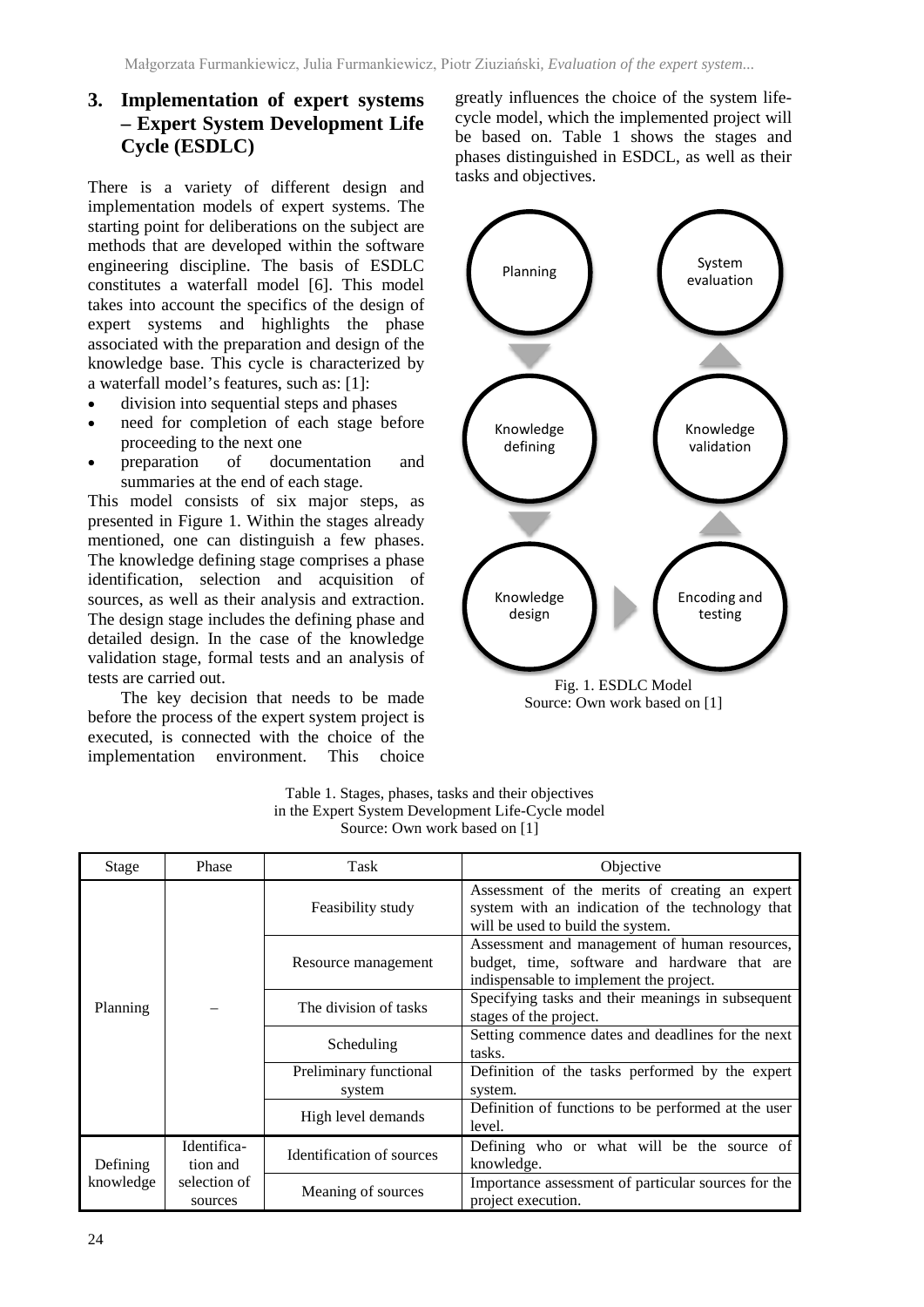|                             |                         | Availability of sources         | Preparation of a list of sources according to the<br>availability criteria.                      |  |  |  |
|-----------------------------|-------------------------|---------------------------------|--------------------------------------------------------------------------------------------------|--|--|--|
|                             |                         | Choosing the sources            | Choosing the knowledge sources in terms of their<br>availability and importance for the project. |  |  |  |
|                             |                         |                                 | Determining how to acquire knowledge, through                                                    |  |  |  |
|                             |                         | Knowledge acquisition           | the definition of methods, e.g.<br>review of                                                     |  |  |  |
|                             |                         | strategy                        | documents or interviews with experts.                                                            |  |  |  |
|                             |                         | Identification of the           | Defining the suitability of specific knowledge at                                                |  |  |  |
|                             |                         | elements of knowledge           | the various stages of the system's life.                                                         |  |  |  |
|                             |                         |                                 | Classification and organization of knowledge                                                     |  |  |  |
|                             |                         | Knowledge classification        | order to support its verification<br>in<br>and                                                   |  |  |  |
|                             |                         | system                          | understanding by the designers.                                                                  |  |  |  |
|                             |                         |                                 | Exact specification of the system's functional                                                   |  |  |  |
|                             |                         | Detailed functional layout      | abilities (at the technical level).                                                              |  |  |  |
|                             | Acquisition             |                                 | Defining the main phases in which the system will                                                |  |  |  |
|                             | and analysis<br>of      | Initial flow of controlling     | be run.                                                                                          |  |  |  |
|                             | knowledge               |                                 | Characterization of the expert system from the                                                   |  |  |  |
|                             |                         |                                 | perspective of the end user. This stage is often                                                 |  |  |  |
|                             |                         | Preliminary User's Manual       | ignored, but it is crucial for the design of the                                                 |  |  |  |
|                             |                         |                                 | system. It is especially important to take into                                                  |  |  |  |
|                             |                         |                                 | account assessments of end users in the context of                                               |  |  |  |
|                             |                         |                                 | the expert system's functionality.                                                               |  |  |  |
|                             |                         |                                 | Detailed definition of the purpose of the expert                                                 |  |  |  |
|                             |                         | Requirements' specification     | system. Determination of what is<br>to be                                                        |  |  |  |
|                             |                         |                                 | implemented through the system.                                                                  |  |  |  |
|                             |                         | The baseline for knowledge      | Closure of all previous tasks, implementation of                                                 |  |  |  |
|                             |                         |                                 | any necessary changes.                                                                           |  |  |  |
|                             |                         | Knowledge representation        | Determining how the<br>knowledge<br>will<br>be                                                   |  |  |  |
|                             | Knowledge<br>definition | Detailed knowledge<br>structure | represented (e.g. rules, frames).                                                                |  |  |  |
|                             |                         |                                 | Determining the control structures<br>(such as                                                   |  |  |  |
|                             |                         |                                 | a method of inducing an expert system during the                                                 |  |  |  |
|                             |                         |                                 | execution of the code, metalevel of the structure                                                |  |  |  |
|                             |                         | Internal structure              | controlling the rules).<br>Specification of the internal structure of the facts                  |  |  |  |
|                             |                         | of the facts                    | in a coherent and comprehensible manner.                                                         |  |  |  |
|                             |                         | The initial user interface      | Specifying the initial appearance of the interface,                                              |  |  |  |
|                             |                         |                                 | taking into account its assessment of the potential                                              |  |  |  |
| Knowledg                    |                         |                                 | end-users.                                                                                       |  |  |  |
| e design                    |                         | Internal test plan              | Determining the testing of the system and the way                                                |  |  |  |
|                             |                         |                                 | the results are to be analyzed.                                                                  |  |  |  |
|                             | Detailed                | Design structure                | Determining the scope of the knowledge base.                                                     |  |  |  |
|                             |                         | Implementation strategy         | Determining the way knowledge will be executed.                                                  |  |  |  |
|                             |                         |                                 | Specifying a detailed appearance of the interface                                                |  |  |  |
|                             |                         | Detailed user interface         | taking into account the remarks of users that have                                               |  |  |  |
|                             | knowledge               |                                 | been reported in the task "initial user interface".                                              |  |  |  |
|                             | design                  | Design specification and        | The aim is to document the design process.                                                       |  |  |  |
|                             |                         | reports                         |                                                                                                  |  |  |  |
|                             |                         | Detailed test plan              | Determination of the method of testing and<br>verifying the code.                                |  |  |  |
|                             |                         | Encoding                        | Implementation of the expert system's code.                                                      |  |  |  |
| Encoding<br>and<br>checking |                         | Testing                         | Testing the expert system's code.                                                                |  |  |  |
|                             |                         | Source listings (of the code)   | Preparation of the described and documented code.                                                |  |  |  |
|                             |                         | User's Manual                   | Preparation of the user's manual that will allow                                                 |  |  |  |
|                             |                         |                                 | experts and end users to provide remarks on the                                                  |  |  |  |
|                             |                         |                                 | system.                                                                                          |  |  |  |
|                             |                         | Installation/operation guide    | The aim is to prepare the installation and                                                       |  |  |  |
|                             |                         |                                 | operational system documentation, which will be                                                  |  |  |  |
|                             |                         |                                 | made available to users.                                                                         |  |  |  |
|                             |                         |                                 | Preparation of documentation, which will contain                                                 |  |  |  |
|                             |                         | Description of the system       | a description of the system's functionality, as well                                             |  |  |  |
|                             |                         |                                 | as its limitations and problems.                                                                 |  |  |  |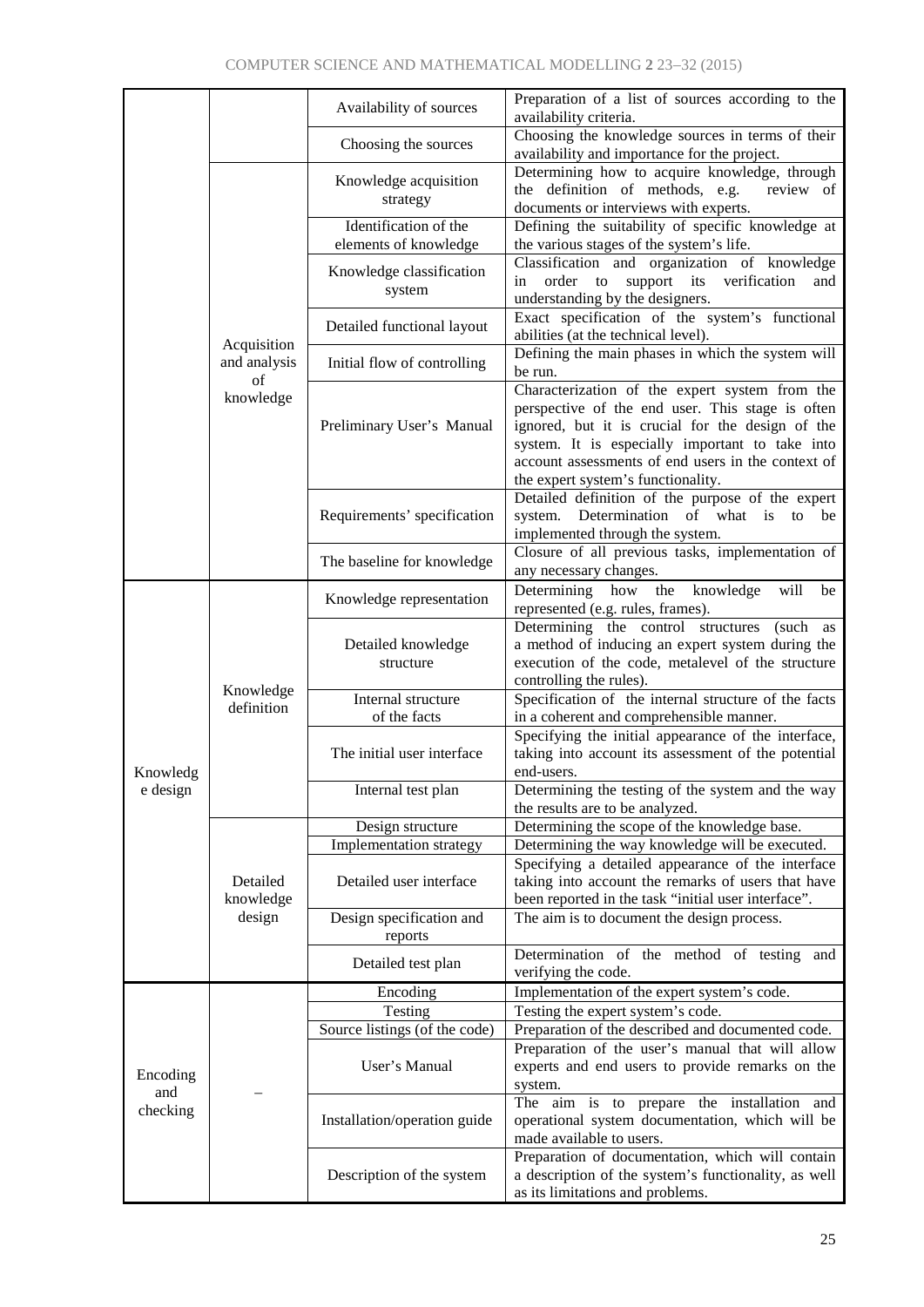|                                                 | Formal      | Testing procedure            | The aim is to implement procedures for formal<br>testing.                                                               |  |  |  |
|-------------------------------------------------|-------------|------------------------------|-------------------------------------------------------------------------------------------------------------------------|--|--|--|
| Verification<br>(validation)<br>of<br>knowledge | testing     | Reports of tests             | Preparation of documentation of the results of the<br>carried out tests.                                                |  |  |  |
|                                                 | Analysis of | Evaluation of the results    | Analysis of the results of carried out tests.                                                                           |  |  |  |
|                                                 | tests       | Recommendations              | Preparation of documents with recommendations<br>and a summary of tests.                                                |  |  |  |
| Evaluation<br>of the<br>system                  |             | Evaluation of the results    | Summary of the test results and verification.                                                                           |  |  |  |
|                                                 |             | Recommendations              | Indicating the recommendations for possible<br>changes in the system.                                                   |  |  |  |
|                                                 |             | Validation                   | Examining the correctness of the system designed<br>(after taking into account the needs and<br>requirements of users). |  |  |  |
|                                                 |             | An interim report or a final | Preparing a final report (when the system is                                                                            |  |  |  |
|                                                 |             | report                       | complete) or an interim report.                                                                                         |  |  |  |

One should note that the final decision on the system's transfer for use should be taken after the system is accepted by end users and when their requirements are met. The transfer of the system for use and its regulations covering aspects such as its adaptation to needs, removal of faults and errors, and the completion of what it lacks constitute the final stage in the implementation of the expert system. Due to the fact that commencing use of the system is often associated with migration to a new working environment, it must be agreed upon with end users. It is indispensable to indicate the deadlines that will allow for potential changes, without generating too many negative effects (e.g. delays in the production process).

It is essential that a smooth functioning of all its components is ensured before the system's start-up. Therefore it is important to check, among others, the hardware platforms, and servers and to verify the aspect of the network system performance. It is also necessary to confirm both data sets, as well as communication interfaces that are required by the implemented system. It should be emphasized that these operations must be undertaken in a standard working environment of the system, and not in the testing environment.

The next, crucial step is the preparation of documentation for the user that will contain a description of system functionality but not its technical aspects. This differentiates the user's documentation from the project documentation. An important phase is to conduct training for users. In the initial period of using the system, the system users need to make comments and suggestions, which should be considered for the modification of the system.

Maintaining the efficiency of each system, and therefore also of the expert system, is associated with defining groups of people who will be involved in its maintenance process. The main task of the group should be to maintain the knowledge base at the level that corresponds to the current state of knowledge. Periodically, it is also significant to check the correct operations of the expert system, as well as ongoing evaluation of the economic benefits that arise from carrying out the implementation.

### **4. WIKex system as an example of an expert system**

The WIKex system has been elaborated upon in a practical part of the master's thesis by one of the authors in the University of Economics in Katowice [7]. In order to build the system, eXpertise2Go, a free web-based expert system shell, was used [14]. The task of WIKex, the created expert system, is to help the students of the Department of Communications Engineering and Informatics of the University of Economics in Katowice in the decision-making process on choosing their further educational path, i.e. specialization. An expert system was created taking into account the faculties and specializations which could be conducted at the Department of Communications Engineering and Informatics in 2013. Table 1 shows the synthetic approach to faculties and specializations that are considered in the WIKex expert system.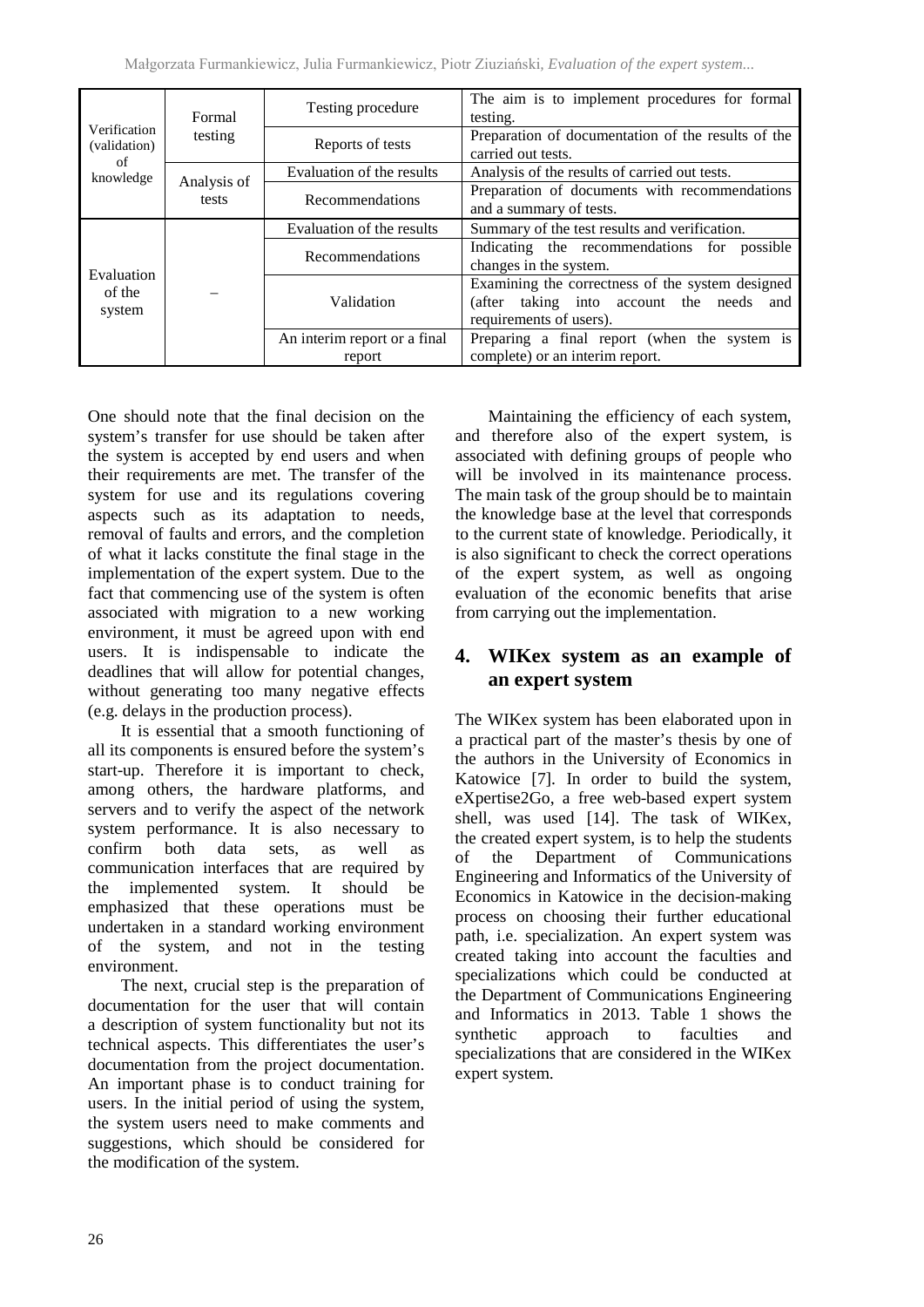| Table 2. Specializations conducted at the Department of Communications Engineering and Informatics |
|----------------------------------------------------------------------------------------------------|
| of the University of Economics in Katowice in 2013                                                 |
| Source: Own work based on [7]                                                                      |

|                                 | Specialization<br>Detailed specialization |                                                             | First<br>degree.<br>Full-time<br>studies/<br>Part-time<br>studies | Second<br>degree.<br>Full-time<br>studies/<br>Part-time<br>studies |  |
|---------------------------------|-------------------------------------------|-------------------------------------------------------------|-------------------------------------------------------------------|--------------------------------------------------------------------|--|
|                                 |                                           | <b>E-Business</b>                                           | X                                                                 |                                                                    |  |
|                                 |                                           | <b>Economic Informatics</b>                                 | $\mathbf X$                                                       |                                                                    |  |
|                                 | Informatics and<br>Econometrics           | Engineering of information systems<br>management            |                                                                   | $\mathbf X$                                                        |  |
|                                 |                                           | Knowledge Engineering                                       | X                                                                 |                                                                    |  |
| Department of<br>Communications |                                           | Methods and systems for decision-<br>-making support        | X                                                                 |                                                                    |  |
| Engineering and<br>Informatics  |                                           | Project management                                          |                                                                   | X                                                                  |  |
|                                 | <b>Informatics</b>                        | Databases and data warehouses                               | $\mathbf{x}$                                                      |                                                                    |  |
|                                 |                                           | Mobile games and applications<br>programming                | X                                                                 |                                                                    |  |
|                                 |                                           | Integrated informatics management<br>systems                | $\mathbf X$                                                       |                                                                    |  |
|                                 | Journalism and<br>Social<br>Communication | New media and electronic<br>communications in organizations | $\mathbf{x}$                                                      |                                                                    |  |
|                                 |                                           | Economic Journalism and Public<br>Relations                 | X                                                                 |                                                                    |  |
|                                 |                                           | Culture and intercultural<br>communication                  | X                                                                 |                                                                    |  |

To build a system, a special software eXpertise2Go was chosen due to the number of its advantages, including the most important for the designer of the system – availability through thte website and possibility to integrate it with the webpage. Due to the fact that the system can be integrated with the website, which is the most popular service that provides hypertext documents which can be viewed using the browser, a website http://knsi.ue.katowice.pl/ wikex/ was created, using, among others, CSS and JavaScript. The created website operates four tabs: Home, WIKex system, System evaluation, and Information. Home tab serves as the main page, which displays basic information about its contents (Figure 2). The WIKex system tab contains an expert system built in the eXpertise2Go environment, which can benefit the user with access to the Internet and a browser. The page also integrates LimeSurvey, an open research management of the survey results. This is a free, multilingual, and an intuitive software providing an opportunity to create a questionnaire with many types of questions (e.g. single and multiple choice questions, yes / no questions with a defined mask, and panel questions). The System evaluation bar enables the user to fill in an online questionnaire regarding the WIKex system. The last bar, namely Information bar provides a note about the creator of the system.



Fig. 2. The WIKex system Source: Own work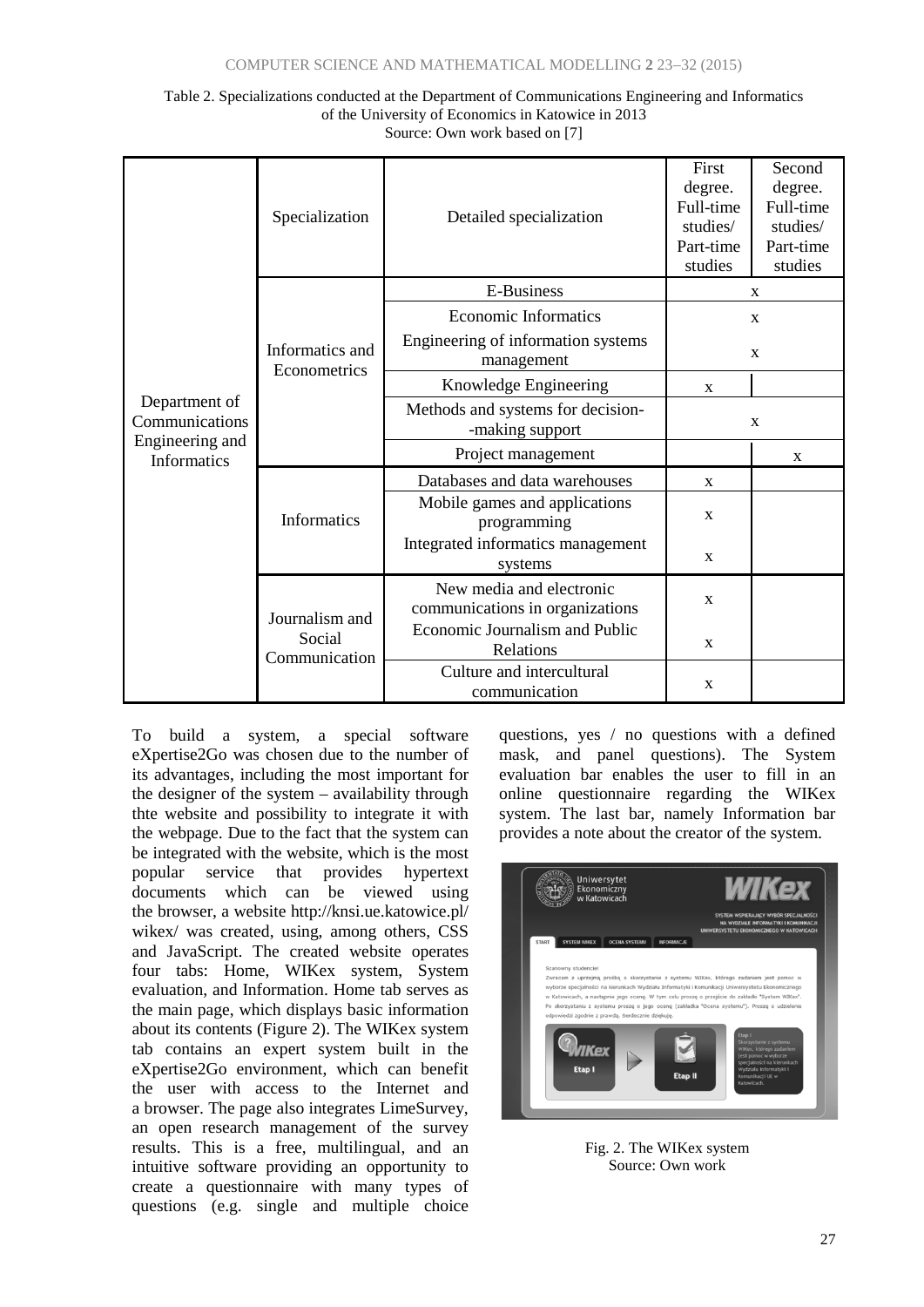#### **5. Evaluation of the WIKex system on the basis of a survey**

WIKex system was evaluated by end users, namely by the first- and second-degree students of Informatics and Econometrics, as well as by first-degree students of Informatics and Journalism and Social Communication. The study was conducted using Computer Assisted Web Interview method (CAWI), which used the Internet in the process of data collection [11]. Among the advantages of the CAWI method, one can enumerate low cost, availability and the ability to reach respondents in a relatively short period of time. Another advantage of conducting research via the Internet is a reduction of errors by eliminating the influence of interviewers on respondents [15].

The survey was successfully completed by 51 people. The rejection rate accounted for about 32%, the majority of whom were people who opened the survey, but did not respond to any question. The structure of the sample is presented in Table 3.

Table 3. The structure of the sample Source: Own work

| <b>Specialization</b>       |                                               |                    |                                                  |              |  |  |  |
|-----------------------------|-----------------------------------------------|--------------------|--------------------------------------------------|--------------|--|--|--|
| <b>Degree</b>               | <b>Informatics and</b><br><b>Econometrics</b> | <b>Informatics</b> | Journalism and<br><b>Social</b><br>Communication | <b>Total</b> |  |  |  |
| <b>First-degree studies</b> |                                               |                    |                                                  |              |  |  |  |
| Second-degree<br>studies    |                                               |                    |                                                  |              |  |  |  |
| <b>Total</b>                |                                               |                    |                                                  |              |  |  |  |

The first part of the questions concerned the WIKex graphical interface. The users evaluated the interface's particular features using a fivepoint scale. Table 4 presents the users' notes and

the average value of a given feature (results are listed according to the average value of a given feature).

Table 4. The results of questions concerning the graphical interface of the WIKex system Source: Own work

| <b>Rating</b> $(1 - lowest rating; 5 - highest rating)$<br>The interface's feature | 1              | $\overline{2}$ | 3  | 4   | 5   | Average<br>value |
|------------------------------------------------------------------------------------|----------------|----------------|----|-----|-----|------------------|
| Promptness of learning how to use the interface                                    | $\overline{0}$ | $\overline{2}$ | 6  | 13  | 30  | 4,39             |
| Font readability                                                                   | 1              | 2              | 3  | 17  | 28  | 4,35             |
| Easiness of navigation and tasks performance                                       | 1              | 1              | 10 | 14  | 25  | 4,20             |
| Transparency of the interface                                                      | $\overline{0}$ | 3              | 6  | 21  | 21  | 4,18             |
| Layout and size of the buttons                                                     | $\theta$       | 3              | 8  | 25  | 15  | 4,02             |
| Color scheme                                                                       | $\overline{2}$ | 6              | 10 | 18  | 15  | 3,75             |
| <b>Total:</b>                                                                      | 4              | 17             | 43 | 108 | 134 | 4,15<br>306      |

The data shows that the highest rated feature of the graphical interface of the WIKex system is "Promptness of learning how to use the interface" – achieving an average rating of 4.39. Only a slightly lower rating was ascribed to "font readability" (rating at the level of 4.35). Respondents liked the color scheme least.

This feature was rated 3.75. It is worth noting that the lowest rating was given only 4 times out of 306 total ratings.

Moreover, the respondents evaluated the intuitiveness of the WIKex system. More than 84% of respondents rated the system as intuitive. The messages that were displayed to users are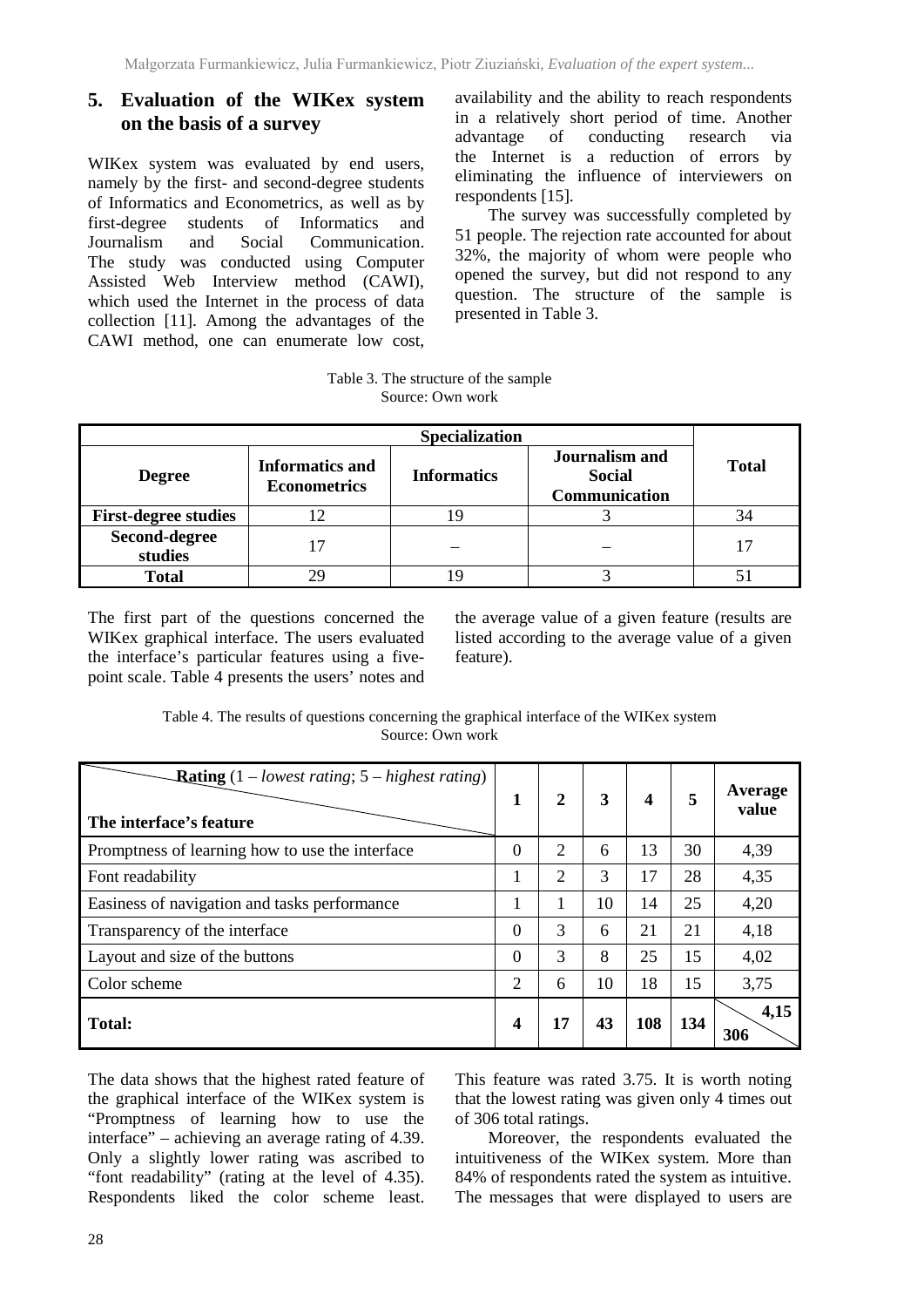comprehensible to more than 90% of the users. The second set of questions related to the value of the expertise provided by the WIKex system. More than 72% of respondents received the expertise corresponding to the reality, which means that the WIKex expert system indicated the specialization they study. Also, more than 70% of respondents are currently studying a specialization they wanted. The fact that almost 75% of respondents claim that the specialization they wanted to study was opened is also thought-provoking. This ratio is higher than the previous one (ratio of students studying their dream specialization), which presumably means that, despite the fact that the specialty the students desired to study was opened, the students do not study it. The respondents also answered a question about the time that they spent using the WIKex system in order to obtain an expert opinion. Around 61% of respondents achieved the expertise in less than 3 minutes, 33% of respondents needed from 3 up to 5 minutes, and just 6% of the respondents answered that obtaining the expertise took them more than 5 minutes.

The third set of questions comprised four general questions about the WIKex system. The first question consisted of six statements that the respondents evaluated using the socalled Likert scale. It is a bipolar interval scale measuring attitudes and beliefs. The term "bipolar" refers to the fact that at the opposite edges of the scale there are contrary beliefs. Additionally, the term "Interval" means that the subsequent points on the scale are aligned to maintain an equal distance between them. The comparison of the results is shown in Table 5.

Table 5. The results of questions concerning the graphical interface of a user of the WIKex system Source: Own work

| <b>Answers</b><br><b>Statement</b>                             | I strongly<br>agree | I rather<br>agree | I do not<br>know | I rather<br>disagree | I strongly<br>disagree |
|----------------------------------------------------------------|---------------------|-------------------|------------------|----------------------|------------------------|
| The WIKex system<br>inspired my trust                          | 16%                 | 41%               | 21%              | 14%                  | 8%                     |
| I would use the WIKex<br>system again                          | 16%                 | 35%               | 19%              | 18%                  | 12%                    |
| I would recommend the<br>WIKex system to my<br>friends         | 21\%                | 33%               | 20%              | 18%                  | 8%                     |
| The WIKex system can be<br>considered innovative               | 19%                 | 41%               | 18%              | 12%                  | 10%                    |
| The name of the system is<br>corresponding to its<br>functions | 18%                 | 31%               | 23%              | 18%                  | 10%                    |
| I would like to the WIKex<br>system to be freely<br>available  | 26%                 | 37%               | 27%              | 4%                   | 6%                     |

The presented data shows that 55% of the respondents trust the WIKex system. Also, more than half of the respondents (51%) considered that they would use the system again. As many as 21% of respondents strongly agreed with the statement that they would recommend the system to their friends. As many as 60% of respondents recognized it as an innovative, while 63% of the surveyed would like the system to be widely available (27% of respondents had no opinion on this subject).

Respondents also answered the question regarding the advantages of the WIKex system. This was a multiple choice, with the restriction

that the respondent could indicate no more than three features. In addition, respondents could indicate a different characteristic feature to those listed in the question. Figure 3 presents the results.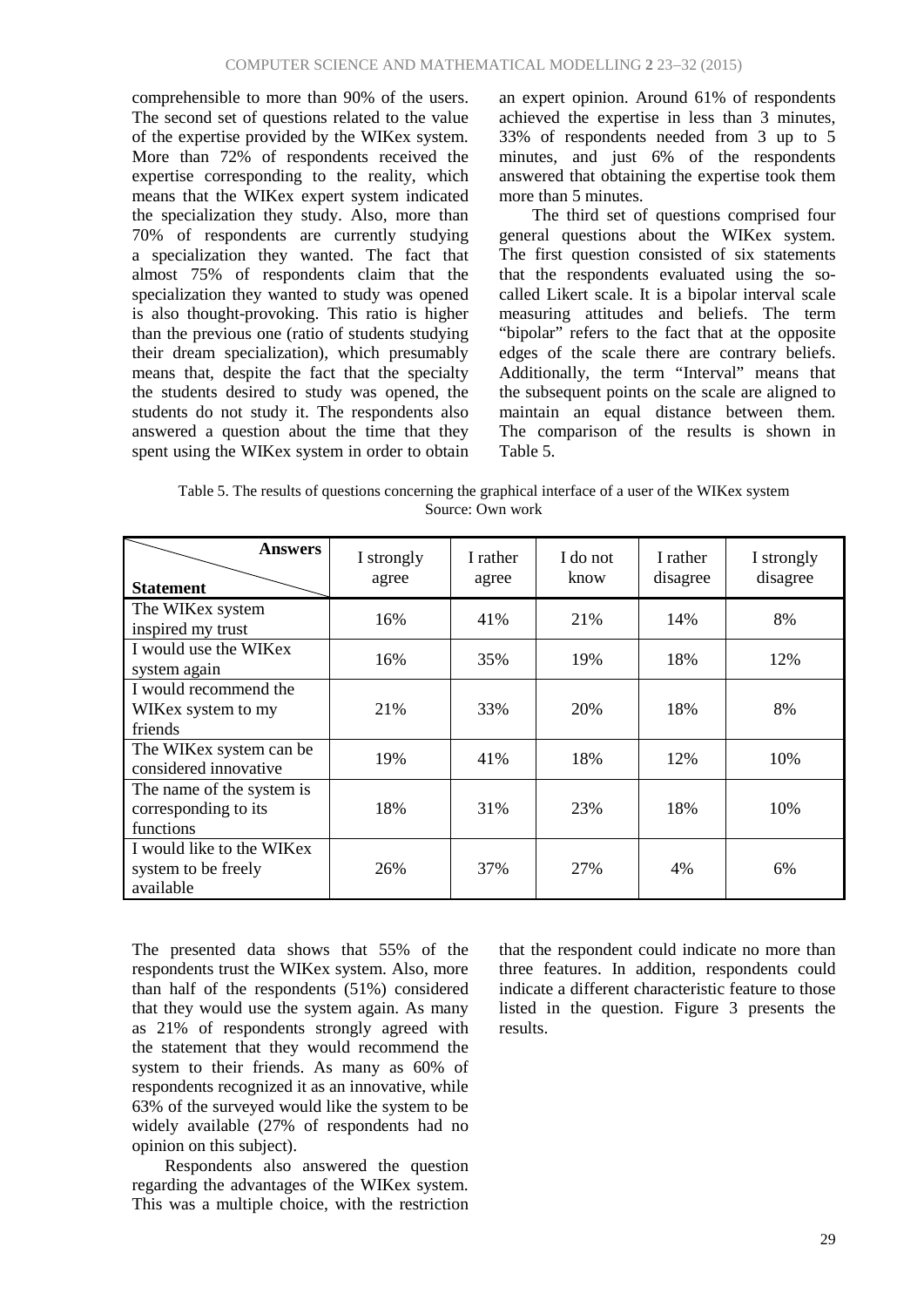

Fig. 3. Advantages of the WIKex system Source: Own work

The most commonly noted advantage of the WIKex system was its intuitiveness. This feature has been pointed out by almost 50% of respondents. Easiness of use and availability over the web were similarly evaluated and indicated as the most important features of the WIKex system by 21 respondents. Comprehensive messages, the appropriate expertise and communications in Polish were analogically indicated by the respondents, respectively by 16, 14 and 13 respondents. Respondents indicated the interface design, color scheme and logo least frequently; 2 respondents indicated that the system does not have

advantages. Only 1 respondent additionally pointed out that an important advantage of the WIKex system is its promptness.

Respondents also answered the question regarding the disadvantages of the WIKex system. The question was constructed in an analogical way to question about the advantages of WIKex, i.e. respondents could choose up to three features. In addition, respondents could indicate a different disadvantage to those listed in the question. The results are shown in Figure 4.



Fig. 4. Disadvantages of the WIKex system Source: Own work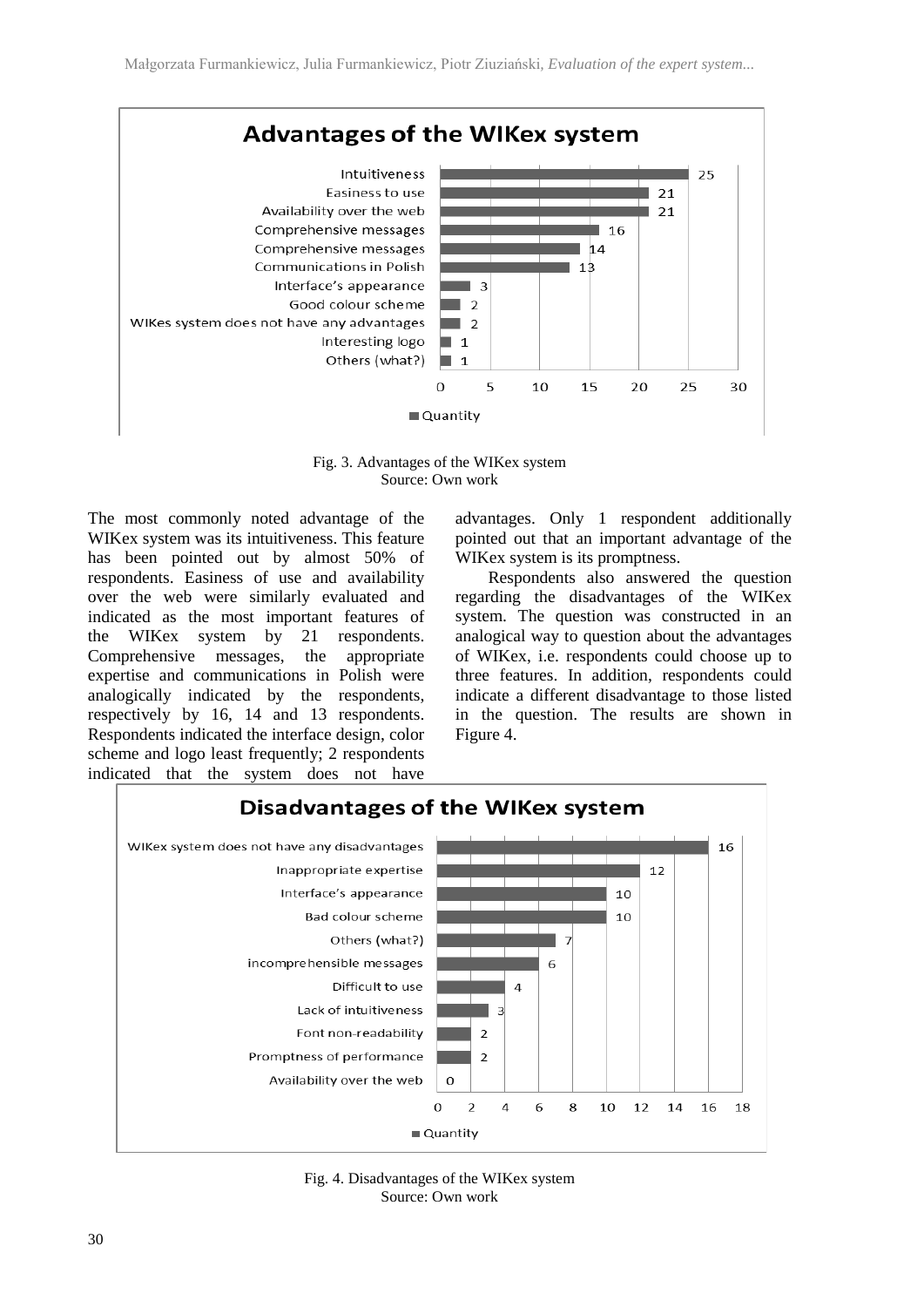Most often, the respondents indicated that the system has no disadvantages. About 23% of respondents, i.e. 12 respondents indicated that the most important disadvantage of the system is delivering an incorrect expertise. The interface's appearance and the applied colors were disliked by approximately 20% of the respondents. The users pointed out that a major drawback is also the need to accept Java software. It is worth mentioning that respondents pointed out the system's flaws only 56 times. The advantages were indicated around two times more often (117 times) than the disadvantages.

## **6. Summary**

The evaluation of an expert system, which is the last stage of the life cycle (ESDLC), also accounts for its extremely important element. One of the purposes of assessing the expert system is validation of the system design. A possible way to verify whether the objective has been achieved is to enable its users to assess it. The study demonstrated that the WIKex system can be considered innovative, intuitive and easy to operate. Users have also identified a need to create such systems by agreeing with the statement that the system should be freely available. Noteworthy is the fact that the majority of respondents would recommend the WIKex system to their friends. One of the major defects pointed out by the respondents is the need to accept Java software. The users specified the direction of possible changes in the system, e.g. by incorporating an internal mechanism making the eXpertise2Go independent from Java.

To conclude, the results of the study on the WIKex system indicate that there is a need for this type of solutions, which, despite time, are considered to be uprated. It is extremely important that the rule-based systems are equipped with the completeness of the knowledge base, while ensuring a minimum amount of rules [18]. The system should also be web-based, preferably without having to install any additional components.

## **7. Bibliography**

[1] Paszek A., "Wdrażanie i eksploatacja systemów ekspertowych. Planowanie i przygotowywanie procedury wdrożeniowej", *Zarządzanie wiedzą*. Praca zbiorowa pod redakcją Jędrzeja Trajera, Alfreda Paszka, Stanisława Iwana, Polskie

Wydawnictwo Ekonomiczne, Warszawa, 2012.

- [2] Sołtysik-Piorunkiewicz A., Furmankiewicz M., Ziuziański P., "Kokpit menedżerski jako narzędzie do wspomagania decyzji prosumenta w e-zdrowiu", *Uwarunkowania technologiczno-społeczne i modele prosumpcji systemów informatycznych zarządzania*. Praca zbiorowa pod redakcją Małgorzaty Pańskowskiej, 188–212, Wydawnictwo Uniwersytetu Ekonomicznego w Katowicach, 2015.
- [3] Sołtysik-Piorunkiewicz A., Furmankiewicz M., Ziuziański P., "The method of evaluation of multi-agent software for knowledge management in e-health", *Przegląd Organizacji* (2015).
- [4] Sołtysik-Piorunkiewicz A., Furmankiewicz M., Ziuziański P., "Web healthcare applications in Poland: trends, standards, barriers and possibilities of implementation and usage of e-health systems", *Experimental Multimedia Systems for Interactivity and Strategic Innovation*. Praca zbiorowa pod redakcją Ioannisa Deliyannisa, Petrosa Kostagiolasa i Christina Banou, Hershey, 2016.
- [5] Kwaśnicka H., *Sztuczna inteligencja i systemy ekspertowe: rozwój, perspektywy*, Wydawnictwo Wyższej Szkoły Zarządzania i Finansów we Wrocławiu, Wrocław, 2005.
- [6] Jagielski J., "Aspekty projektowania systemów ekspertowych", *Wiedza i komunikacja w innowacyjnych organizacjach. Systemy ekspertowe – wczoraj, dziś, jutro*, Praca zbiorowa pod redakcją Jerzego Gołuchowskiego i Barbary Filipczyk, 26–35, Wydawnictwo Uniwersytetu Ekonomicznego w Katowicach, 2010.
- [7] Furmankiewicz M., *Wdrożenie i ocena regułowego systemu ekspertowego na przykładzie systemu WIKex*, Uniwersytet Ekonomiczny w Katowicach, 2013 (niepublikowane).
- [8] Furmankiewicz M., Sołtysik-Piorunkiewicz A., Ziuziański P., "Artificial intelligence and multi–agent software for e-health knowledge management system", *Informatyka ekonomiczna* (*Business Informatics*) 2 (32), Wydawnictwo Uniwersytetu Ekonomicznego we Wrocławiu, 2014.
- [9] Furmankiewicz M., Sołtysik-Piorunkiewicz A., Ziuziański P., "Artificial intelligence systems for knowledge management in e-health: the study of intelligent software